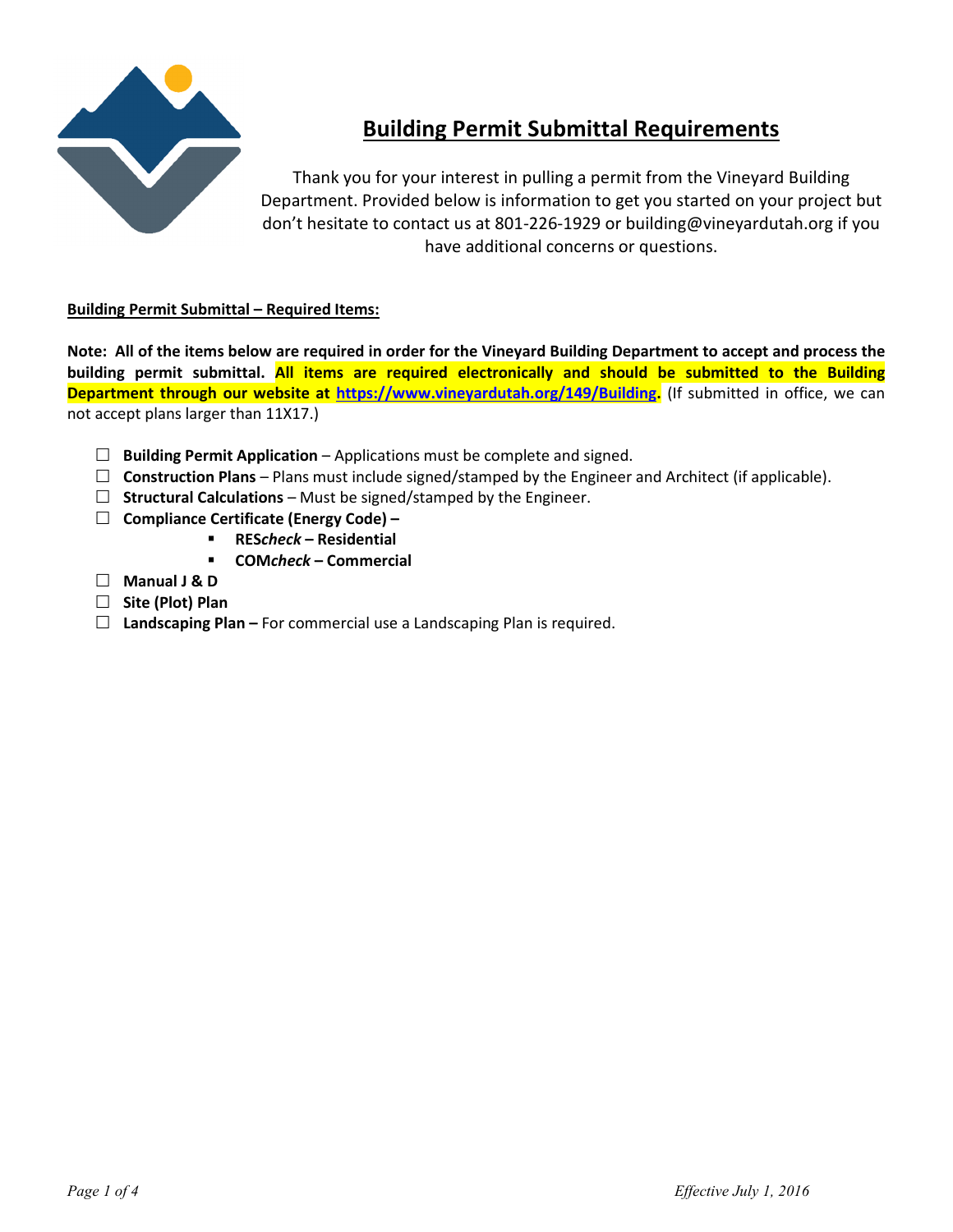**The following calls out the detail required on all construction drawings for a building application for new construction.** 

### **Site (Plot) Plan:**

Vineyard requires a site plan review. Please make sure the following items are included.

- $\Box$  All distances from the property lines, road centerline, and the nearest part of the proposed structure, as well as other structures on the property
- $\square$  Elevation of
	- o Top of back of curb
	- o Top of foundation
	- o Top of footing
- $\Box$  Front setback (from property line)
- $\Box$  Rear setback (from property line)
- $\Box$  Side setbacks (from property line), indicating covered porches, exterior stairways, eves over 18" and cantilevers
- $\Box$  All easements
- $\Box$  If there is to be a fence, show location, height, and type
- $\Box$  Any accessory building locations, including setbacks
- $\Box$  Location and name of streets and "north arrow"
- $\Box$  Contour lines at five (5) foot intervals
- $\Box$  Location of existing water, sewer, and land drain connections, and how they will connect to the proposed structure
- $\Box$  Locations of all utilities, including, gas power, communication devices, street lights, etc.

### **Plan Requirements:**

**Note: Failure to insure that all the required items are included in your plans may result in an unnecessary delay in starting your project, as well as additional costs. The designer of your project is responsible to provide the information listed and should be familiar with current construction and safety codes. The plans must include all applicable wet stamps.** 

### **Floor Plans:**

- $\Box$  Layout of all levels, floors, and areas within structure
- $\Box$  All rooms and areas labeled with intended use
- $\Box$  All rooms or areas indicated "finished" or "unfinished"
- $\Box$  Locations of all doors and windows, including size, type, & location of safety glass
- $\Box$  All decks, patios, and covered porches
- $\Box$  Location and size of attic access
- $\Box$  Location and size of crawl space access
- $\Box$  Location of all cabinetry in kitchen, bath, laundry, and similar areas
- $\Box$  All walls, stairs, rails, and elevation changes
- $\Box$  General construction notes pertaining to structure (e.g., egress windows and wells, floor coverings and type, firewalls, etc.)
- $\Box$  For additions & remodels, also provide existing floor plan

### **Elevations:**

- $\Box$  Front, rear, and side views
- $\Box$  Exterior finish materials (e.g., brick, stone, and/or siding type)
- $\Box$  Type of roof coverings
- $\Box$  Type of soffit and fascia material
- $\Box$  Final grade location, including location and type of retaining walls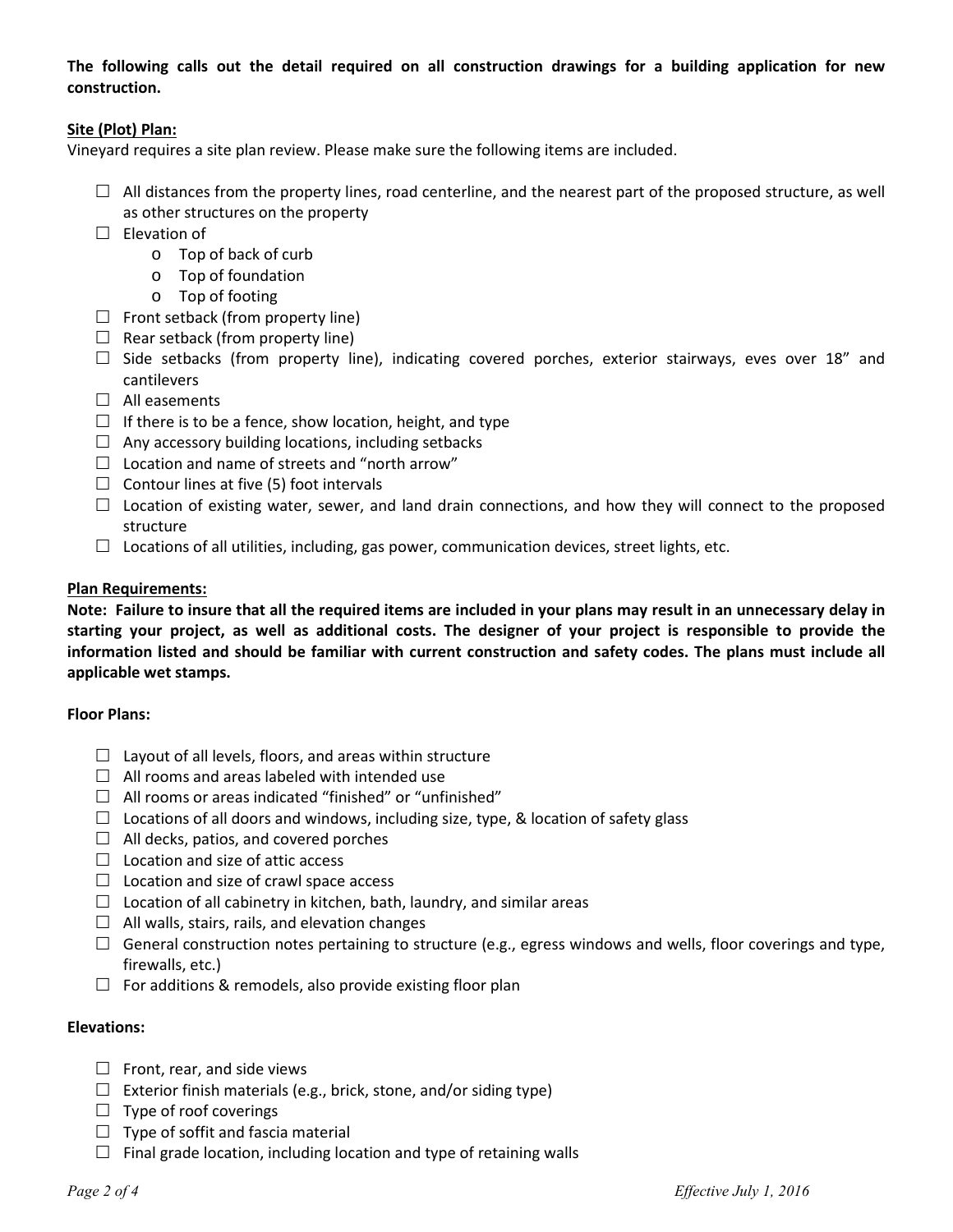$\Box$  Location of address identification

### **Structural Plans:**

- $\Box$  All Structural Plans must be signed/stamped by a licensed Engineer in Utah.
- $\Box$  Engineering is required for all structures that do not meet the conventional light frame provisions of the building code
- $\Box$  Footing & foundation plan showing size, depth, and thickness (e.g., size & spacing of reinforcement; size & spacing of anchor bolts; etc.)
- $\Box$  Floor framing plan, including all materials that will be used (e.g., beams joists, spacing, etc.)
- $\Box$  Wall detail, including all materials that will be used (e.g., stud size & spacing, etc.)
- $\Box$  Roof framing plan showing the size, spacing, and all materials that will be used (e.g., beams, rafters, trusses, etc.)
- $\Box$  Shear wall and nailing schedule, including location of hold-downs, straps, & moment frames
- $\Box$  Connection details on all load-bearing members (e.g., timbers, logs, glue-lams, steel I-beams, columns, etc.)
- $\Box$  All structurally related details pertaining to structure and design

### **Details:**

- $\Box$  Stair detail to include rise, run, width, landings, fire rating, headroom, and details on how the stair attaches
- $\Box$  Handrail & guardrail details, including type of railing distance from wall, height above stair or floor, and spacing of balusters
- $\Box$  Wall section, including labeling of all materials that will be used

## **Electrical:**

- $\Box$  Location of meter and size indicated in amperes
- $\Box$  Location of all breaker panels, sub-panels, and shut-offs
- $\Box$  All lights, switches, receptacles, and electrical devices
- $\Box$  Location of U-Fer ground
- $\Box$  Location of all GFCI protected receptacles and circuits (interior and exterior)
- $\Box$  Location of all Arc-fault protected circuits, in bedrooms
- $\Box$  Location of all smoke detectors, carbon monoxide detectors, and fire alarms
- $\Box$  Location of concrete encased electrode

### **Plumbing:**

- $\Box$  Location of back water valve for all fixtures below street grade
- $\Box$  Location of all plumbing fixtures, sinks, toilets, tubs, hose bibs, and future fixtures
- $\Box$  Location of all floor drains, sumps, ejectors, grease traps, and storm drainage
- $\Box$  Location of all appliances (e.g., washers, dishwashers, water heaters, saunas, water softeners, etc.)
- $\Box$  Location of water heaters and boilers, including size in gallons, BTU input ratings, expansion tanks, and seismic tie-downs.
- $\Box$  Size and type of flue and combustion air ducts

### **Mechanical:**

- $\Box$  Location and type of furnace, as well as BTU input rating
- $\Box$  Location of dryer and associated venting, including length of duct and number of bends
- $\Box$  Location of all gas appliances, including type, BTU input ratings, and venting